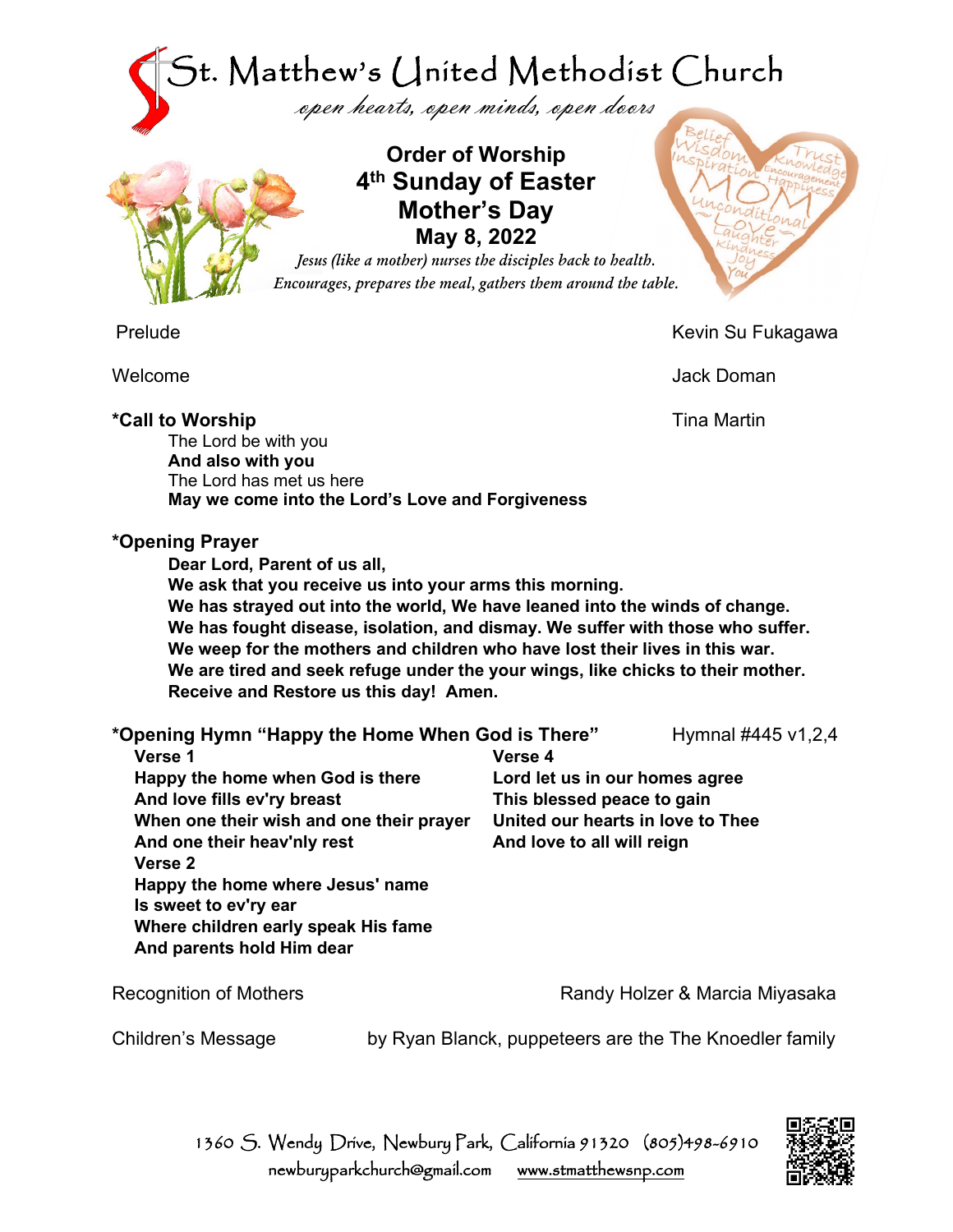\*Scripture John 21: 1-14 (NRSV) Tina Martin

**21** After these things Jesus showed himself again to the disciples by the Sea of Tiberias; and he showed himself in this way. **2** Gathered there together were Simon Peter, Thomas called the Twin, Nathanael of Cana in Galilee, the sons of Zebedee, and two others of his disciples. **3** Simon Peter said to them, "I am going fishing." They said to him, "We will go with you." They went out and got into the boat, but that night they caught nothing.

**4** Just after daybreak, Jesus stood on the beach; but the disciples did not know that it was Jesus. **5** Jesus said to them, "Children, you have no fish, have you?" They answered him, "No." **6** He said to them, "Cast the net to the right side of the boat, and you will find some." So they cast it, and now they were not able to haul it in because there were so many fish. **7** That disciple whom Jesus loved said to Peter, "It is the Lord!" When Simon Peter heard that it was the Lord, he put on some clothes, for he was naked, and jumped into the sea. **8** But the other disciples came in the boat, dragging the net full of fish, for they were not far from the land, only about a hundred yards off.

**9** When they had gone ashore, they saw a charcoal fire there, with fish on it, and bread. **10** Jesus said to them, "Bring some of the fish that you have just caught." **11** So Simon Peter went aboard and hauled the net ashore, full of large fish, a hundred fifty-three of them; and though there were so many, the net was not torn. **12** Jesus said to them, "Come and have breakfast." Now none of the disciples dared to ask him, "Who are you?" because they knew it was the Lord. **13** Jesus came and took the bread and gave it to them, and did the same with the fish. **14**  This was now the third time that Jesus appeared to the disciples after he was raised from the dead.

Choir Anthem "A Mother's Prayer"

Sermon "Break Fast with Jesus" New York Bastor Jim Powell

### *Moving into a Spirit of Prayer*

Covenant Prayers for Cal-Pac Conference UM Churches Linda Domes Pacific Korean Mission Pastor Do Won Lee & Ridgecrest UMC Pastor Wesley Elmore

### Pastoral Prayers

### New PRAISE and Prayer Requests

Alexander recovery from ankle surgery (Powell)

Steve recovery from brain cancer surgery with a poor prognosis (The McEacherns) Ron recovery from hernia surgery (McMahon) Nancy hospitalized with complications of cancer treatment (neighbor of the Holzers) Jeanette diagnosed with cognitive impairment (friend of Kathy Martin) Judi CAT Scan results hoping that it will show she is cancer-free (Abraham) For the team restoring Claremont (CST) for incoming refugees

### CONTINUED PRAYERS

Joanne recovering from hip surgery (Stone) Faith strength and health as she prepares for heart surgery (Bryan, friend of Kathy Holzer)

1360 S. Wendy Drive, Newbury Park, California 91320 (805)498-6910 newburyparkchurch@gmail.com [www.stmatthewsnp.com](http://www.stmatthewsnp.com/)

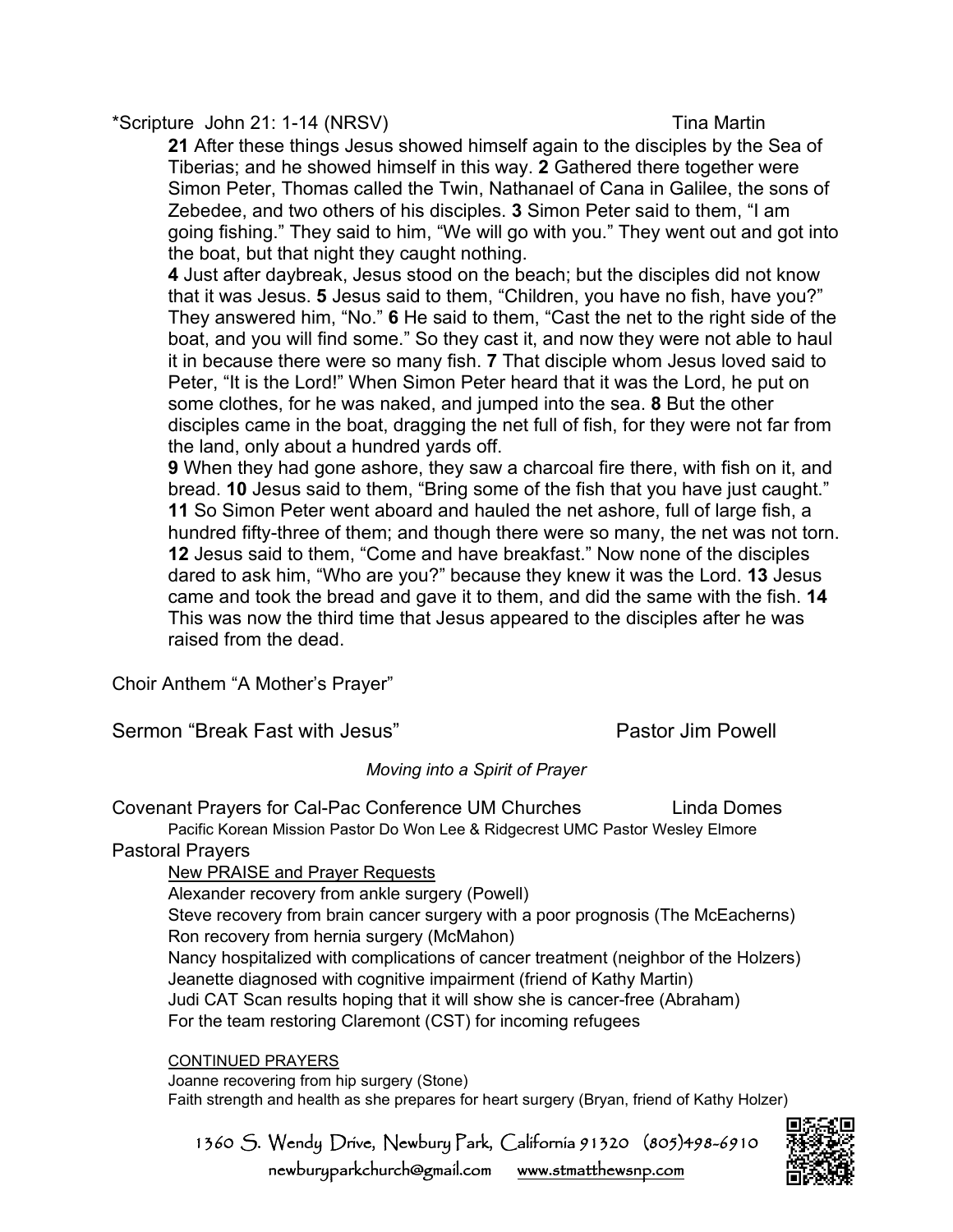The family of John McGill Sr. upon his death from Parkinson's Disease (Debi Dyer) Robert, finding his cancer has returned and is inoperable (Neighbor of Meribeth F) Pastor Stan & Ellen recovery from a garage fire (Ferguson) The family of Phyllis on her passing (friend of Christina M. & Janice M) Cheryl successful surgery & healing from a broken arm, and Chuck as he heals (Qualls) Jaime healing from an injury (Torres, friend of Kevin Fukagawa) Kathy recovery from foot surgery (Martin) Tom recovery from a bike accident (Wendy K's daughter-in-law's brother) Valledares family member institutionalized with Anorexia (Taty's Granddaughter) John bedridden in a nursing home (Thompson, friend of Roger T) Carol's mother in Hospice (Tripp) Richard's mother in Hospice (Overton)

#### IN CANCER TREATMENT

Debbie, Gary K, JoAnn Y, Joshua (Leslie's son), Ruby (cousin of Emmie), Ariel (friend of Pam M), Pat (Dan O's family), Dick, Romana, Bob and Gonzalo (friends of McEachern's), Toni, Sylvia (friend of Pam P), Stephnia, Brandon, Lynne (Friends of Casey), Joey (Friend of Taty) and Melissa (Pastor Bob & Beth Ferguson's D-I-L)

The Lord's Prayer

*Moving Beyond a Spirit of Prayer*

| Invitation to Give our Blessings back to God | Jack Doman        |
|----------------------------------------------|-------------------|
| Offertory "Turn Your Eyes Upon Jesus"        | Kevin Su Fukagawa |

# **\*Doxology "Praise God from Whom All Blessings Flow"** Hymnal #95

\*Blessing of our Gifts and Tithes Jack Doman

## **\*Closing Hymn "Mother's Day Hymn"**

**Verse 3 To you dear God in heaven, We offer you our prayer, That every child be given a mother's loving care, Her selfless love for others, You help her children raise, For God's great gift of mothers, We now unite in praise!**

\*Benediction **Pastor Jim Powell** 

1360 S. Wendy Drive, Newbury Park, California 91320 (805)498-6910 newburyparkchurch@gmail.com [www.stmatthewsnp.com](http://www.stmatthewsnp.com/)